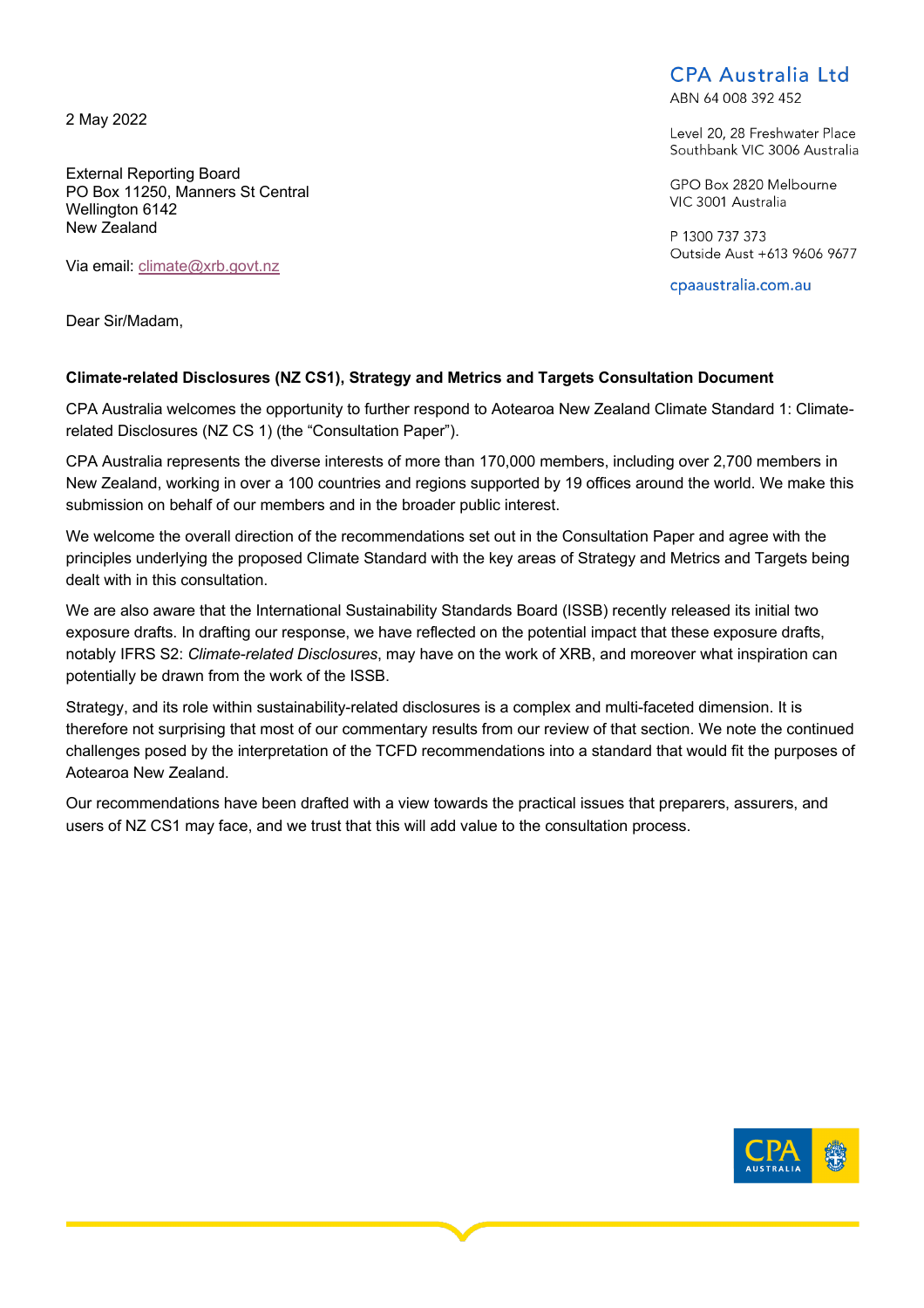Please see attached answers to the questions included in the Consultation Paper.

If you require further information, or elaboration of the views expressed in this submission, please contact Patrick Viljoen, Senior Manager ESG, on patrick.viljoen@cpaaustalia.com.au

Your sincerely

Oflygrath

Gary Pflugrath Executive General Manager Policy and Advocacy

Rick Jones Country Head New Zealand

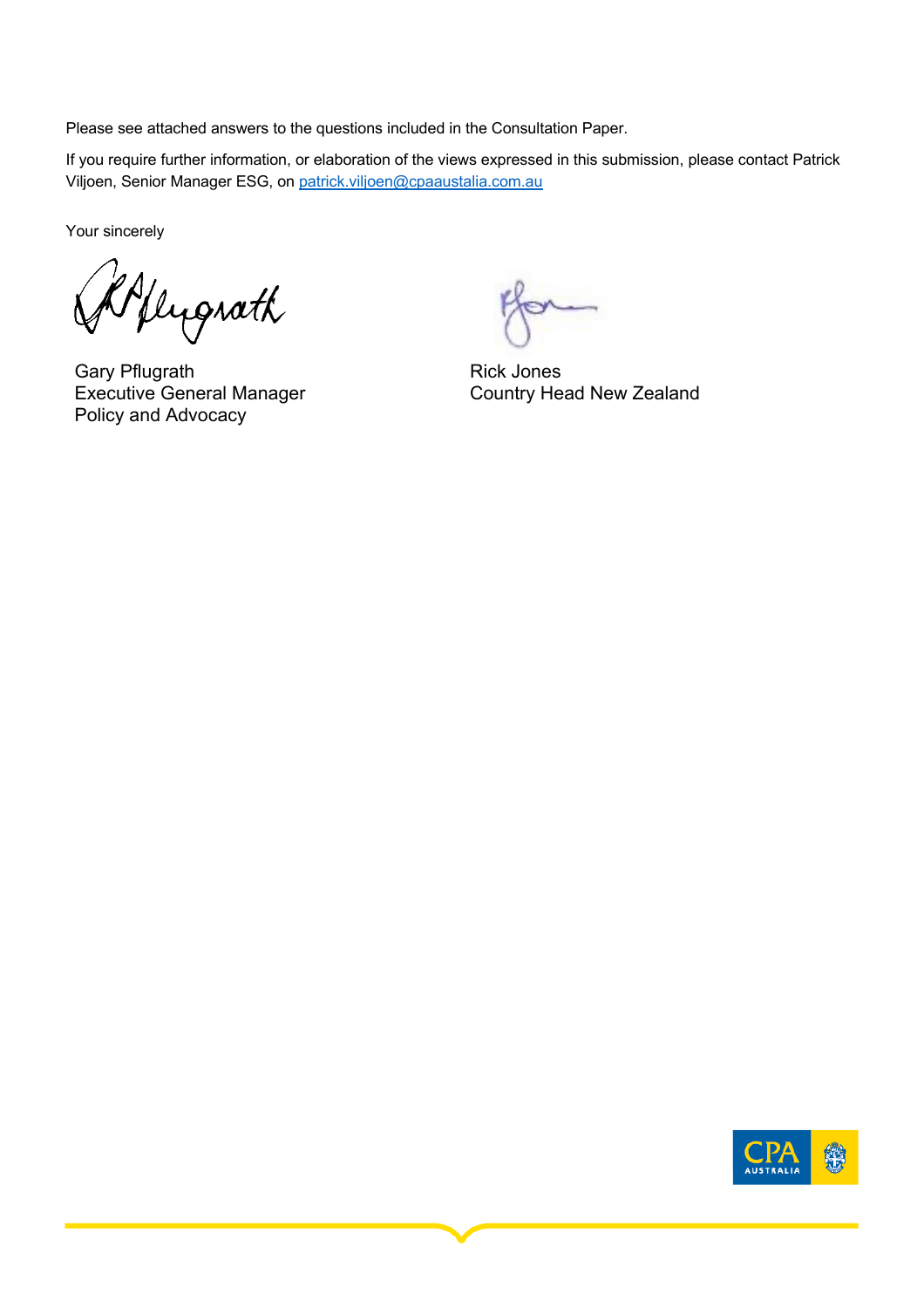**Appendix: Detailed responses to the questions put forward by the XRB in the Consultation Paper.**

**Question 1**

**Do you think the proposed Strategy section of NZ CS 1 meets primary user needs?** 

- **a. Do you think that the information in this section of the standard will provide information that is useful to primary users for decision making? If not, please explain why not and identify any alternative proposals.**
- **b. Do you consider that this section of the standard is clear and unambiguous in terms of the information to be disclosed? If not, how could clarity be improved?**
- **c. Do you consider that this section of the standard is adequately comprehensive and achieves the right balance between prescriptiveness and principles-based disclosures? If not, what should be removed or added to achieve a better balance?**

CPA Australia notes that the Strategy section of NZ CS1 is based on the recommendations put forward by the TCFD. The TCFD recommendations aid user understanding and provides preparers with an opportunity to report in a transparent and comprehensive manner on how organisational strategies need to adapt and evidence resilience. We are therefore of the opinion that the Strategy section does meet primary user needs.

With regards to question 1(b) we have the following comments and suggestions.

- Paragraph 3(a-d) puts forward the recommendations of the TCFD, notably the three key dimensions of reporting that are required from reporting entities. We note that the XRB has opted to break out the third dimension of the TCFD recommendations into two separate sections, being 3(c) and 3(d) respectively.
- Paragraph 3(b) requires Climate Reporting Entities (CREs) to describe the impact of climate-related risks and opportunities. We would recommend that only material risk and opportunities should be described. This would aid the reporting and prevent excessive information being presented.

With regards to question 1(c) we believe that the both the level of comprehensiveness and balance between prescriptiveness and principles-based disclosures are adequate.

## **Question 2**

# **Do you agree that a standalone disclosure describing the entity's business model and strategy is necessary? Why or why not?**

Although we endorse the importance of viewing the impacts of climate-related risks and opportunities on the business model, strategy and financial planning of an entity, the below points highlight additional considerations.

Two main situations could present themselves in this instance. Firstly, a scenario where a CRE does not present its strategy and business model as part of its corporate reporting, and a scenario where the CRE has disclosed its strategy and business model.

In the first instance, primary users of these reports would benefit from an understanding of the strategy and business model of the relevant CRE. Where the relevant CRE already discloses its strategy and business model in other reporting instruments, it would be important to cross-reference the requirements of paragraph 5(a) with these.

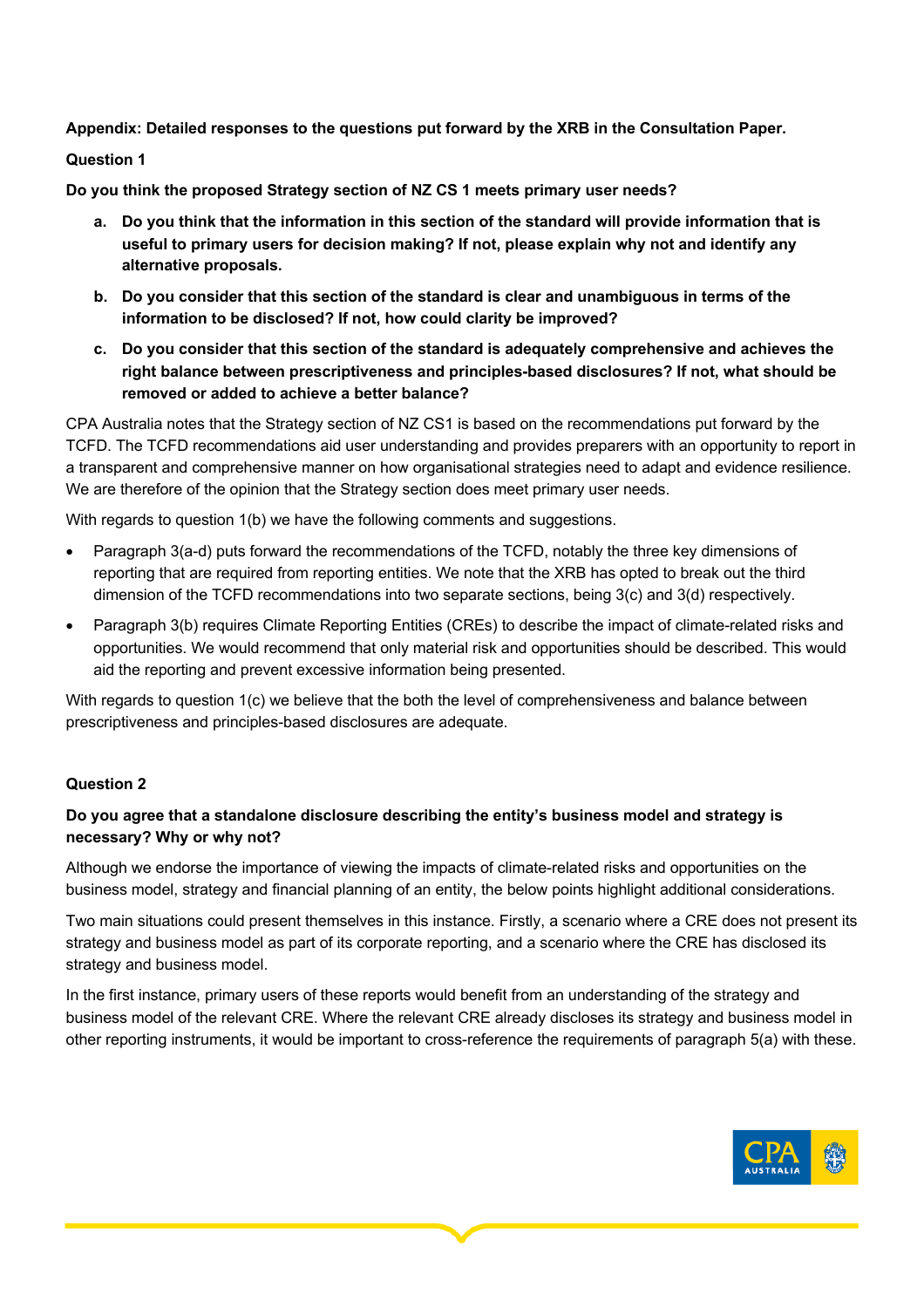## **Question 3**

**Do you agree that we should not prescribe which global mean temperature increase scenario(s) should be used to explore higher physical risk scenarios (such as 2.7°C and/or 3.3°C or by using Representative Concentration Pathways (RCP) such as RCP4.5 or 6), but rather leave this more open by requiring a 'greater than 2°C scenario'? Why or why not?** 

We agree with the XRB's recommendation of requiring a 'greater than 2°C scenario'. Several considerations are however noted as a result.

Cross industry benchmarking and comparability of scenario analysis may initially be diverse, depending on the opinion of where above 2°C an entity should model, particularly amongst decision-makers and senior managers of the reporting entity.

Testing for the credibility of projections, in the absence of an industry average, would also likely add to the assurance burden.

Importance should be placed on the implications of the impact on the business model of the reporting entity and subsequently not on the where on the range of values greater than 2°C the entity has chosen to model.

#### **Question 4**

**We do not require transition plans to be tied to any particular target such as net zero and/or 1.5°C, but that entities will be free to disclose this if they have done so. Do you agree? Why or why not?** 

#### **We do not wholly agree with this recommendation.**

Paragraph 5(e) in isolation does not indicate any target to be disclosed. The definition of a transition plan (Table 4) however indicates targets to be used, but only in conjunction with those that would align with a low-carbon state.

If NZ CS1 is to succeed in the target that it has set for itself to be ambitious and forward looking<sup>1</sup>, it would be prudent to link any transition plan to the entity's contribution to 1.5°C at the very least.

It is our opinion that this would align to the broader NDC commitments of Aotearoa New Zealand more broadly and provide a clear understanding of how these broader commitments cascade down to reporting entities.

#### **Question 5**

#### **Do you have any views on the defined terms as they are currently proposed?**

We agree with the defined terms as they are currently proposed with two exceptions noted below.

| Term                     | <b>Current wording</b>                                                                                                                                          | <b>Comments</b>                                                                                                                                                                  |
|--------------------------|-----------------------------------------------------------------------------------------------------------------------------------------------------------------|----------------------------------------------------------------------------------------------------------------------------------------------------------------------------------|
| Climate-related scenario | Note that climate-related scenarios are not<br>intended to be probabilistic or predictive, or to<br>identify the 'most likely' outcome(s) of climate<br>change. | The definition indicates what would not<br>constitute a climate-related scenario. An<br>addition of what does constitute a climate-<br>related scenario would aid understanding. |
| Adaptation plans         |                                                                                                                                                                 | Refer to our comments on Question 4 above.                                                                                                                                       |

<sup>1</sup> Message from the Chair and Chief Executive, Page 6.

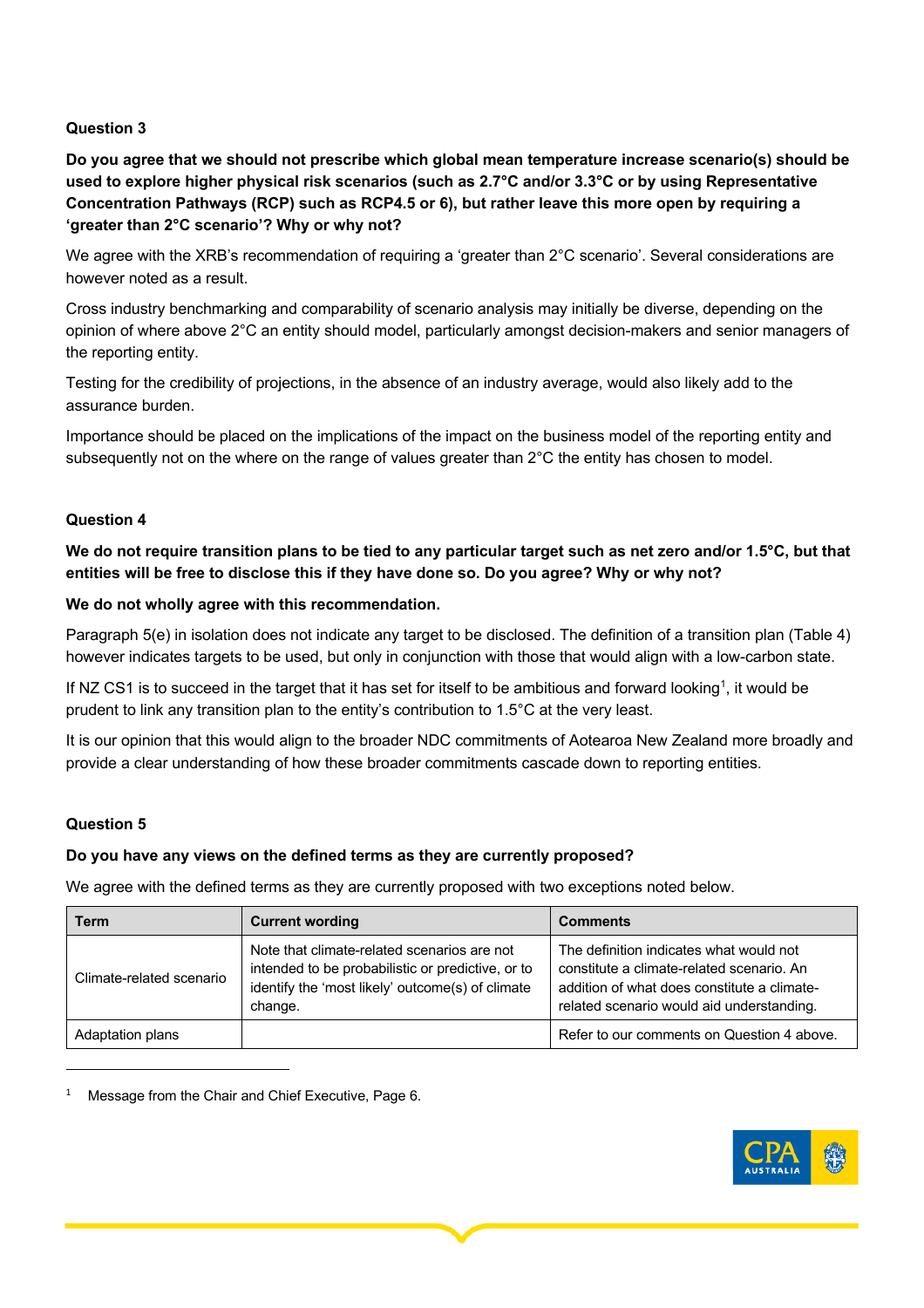#### **Question 6**

**The XRB has identified adoption provisions for some of the specific disclosures in NZ CS 1:** 

- **a. Do you agree with the proposed first-time adoption provisions? Why or why not?**
- **b. In your view, is first-time adoption relief needed for any of the other disclosure requirements? Please specify the disclosure and provide a reason.**
- **c. If you are requesting further first-time adoption relief, what information would you be able to provide in the interim?**

We agree with the need for first-time adoption provisions. This is in recognition that not all entities will have progressed on their sustainability journey to the same degree.

We do not believe that any other first-time adoption provisions, apart from those specified, would be required. The ambition set by the XRB in this instance is sufficient.

## **Question 7**

**Do you think the proposed Metrics and Targets section of NZ CS 1 meets primary user needs?** 

- **a. Do you think that the information in this section of the standard will provide information that is useful to primary users for decision making? If not, please explain why not and identify any alternative proposals.**
- **b. Do you consider that this section of the standard is clear and unambiguous in terms of the information to be disclosed? If not, how could clarity be improved?**
- **c. Do you consider that this section of the standard is adequately comprehensive and achieves the right balance between prescriptiveness and principles-based disclosures? If not, what should be removed or added to achieve a better balance?**

We agree that the proposed Metrics and Targets section of NZ CS1 meets primary user needs.

## **Question 8**

**We have not specified industry-specific metrics. The guidance will direct preparers where to look for industry-specific metrics. Do you believe this is reasonable or do you believe we should include a list of required metrics by industry? If so, do you believe we should use the TCFD recommendations or follow the TRWG prototype**

In answering this question, we reflect on the ISSB's work in its Exposure Draft IFRS S2: *Climate-related Disclosure*s. This standard includes the work of SASB to provide industry related disclosure standards and metrics, notably as an appendix to the main standard document. It is important to note that this work also encompasses the TCFD recommendations and builds on the TRWG prototype.

We are therefore comfortable that this work provides a robust baseline and standard that could be used by reporting entities in Aotearoa New Zealand. We concur with the XRBs position to not include this as part of NZ CS1.

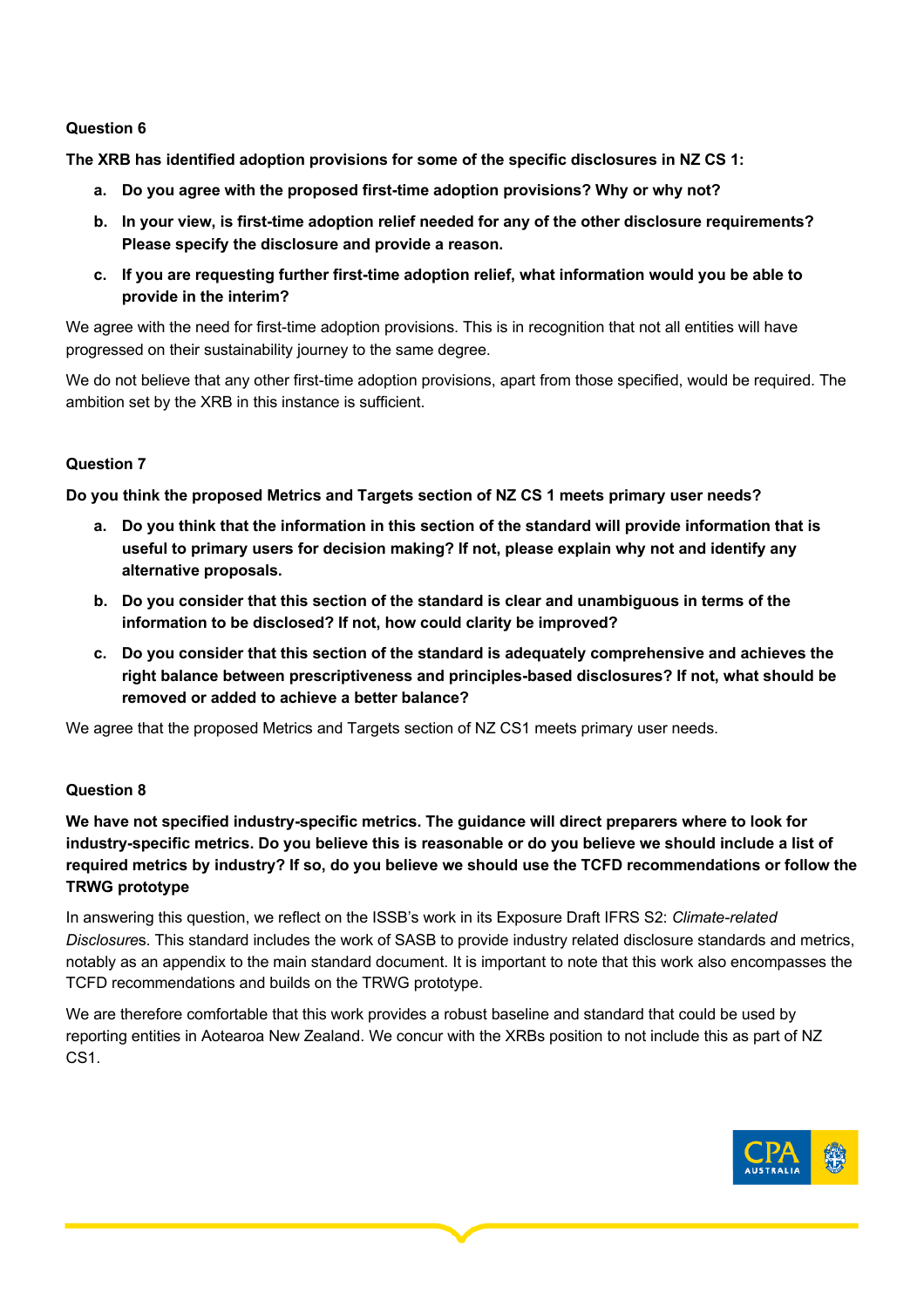#### **Question 9**

**We will require disclosure of scope 3 value chain emissions as part of this standard. Are there areas (particularly in your scope 3 value chain) where there are impediments to measuring at present? If so, what are these areas and when do you think it might be possible to measure these areas?** 

We are aware of the complexities of measuring Scope 3 emissions. This is particularly linked to data scarcity and inconsistency.

Some important considerations that we highlight for consideration by the XRB include:

- Mechanisms of double counting, particularly where Scope 3 emissions are incorporated into portfolio carbon footprints. This would impact both the sources of information (as discussed below) and the role of assurance providers to provide comfort.
- Investment in the development of information sources to ensure the availability of quality and consistent data.

## **Question 10**

**Paragraphs 8, 9 and 10 contain specific requirements relating to the disclosure of GHG emissions to facilitate the conduct of assurance engagements in line with the requirement of section 461ZH of the Financial Markets Conduct Act. Do you have any observations or concerns about these proposed requirements?**

Answered in conjunction with Question 11 (Originally Question 13) below.

## **Question 11 (Question 13 on the XRB's list)**

# **The XRB proposes that the minimum level of assurance for GHG emissions be set at limited assurance. Do you agree?**

We support the proposal to set the minimum level of assurance for GHG emission at limited assurance for the reasons stated in the consultation. We make the following additional observations and request further consideration be given to these in progressing these proposals:

- The Consultation Paper notes that setting the minimum level of assurance for GHG emissions at limited assurance should be revisited after a "suitable period of time" once the assurance regime has commenced. We suggest that consideration be given to what will be a suitable period of time for such a revisitation. We also suggest that any future consideration of the level of assurance should be part of a formal post implementation review of the climate reporting requirements of which the assurance forms part.
- Although the proposed climate statement will only require GHG emissions disclosures to be included, we agree that such disclosures will need to be based on information prepared in accordance with suitable measurement criteria. The proposals therefore require a GHG emission report to be prepared to support the GHG emissions disclosures in the climate statement. The consultation proposes that the GHG emissions report that forms the basis of the GHG emissions disclosures included in the climate statement should also be subject to limited assurance. It is not clear whether the legislative mandate to require an assurance engagement over GHG emissions disclosures included in the climate statement extends to requiring an assurance engagement over a GHG emissions report.

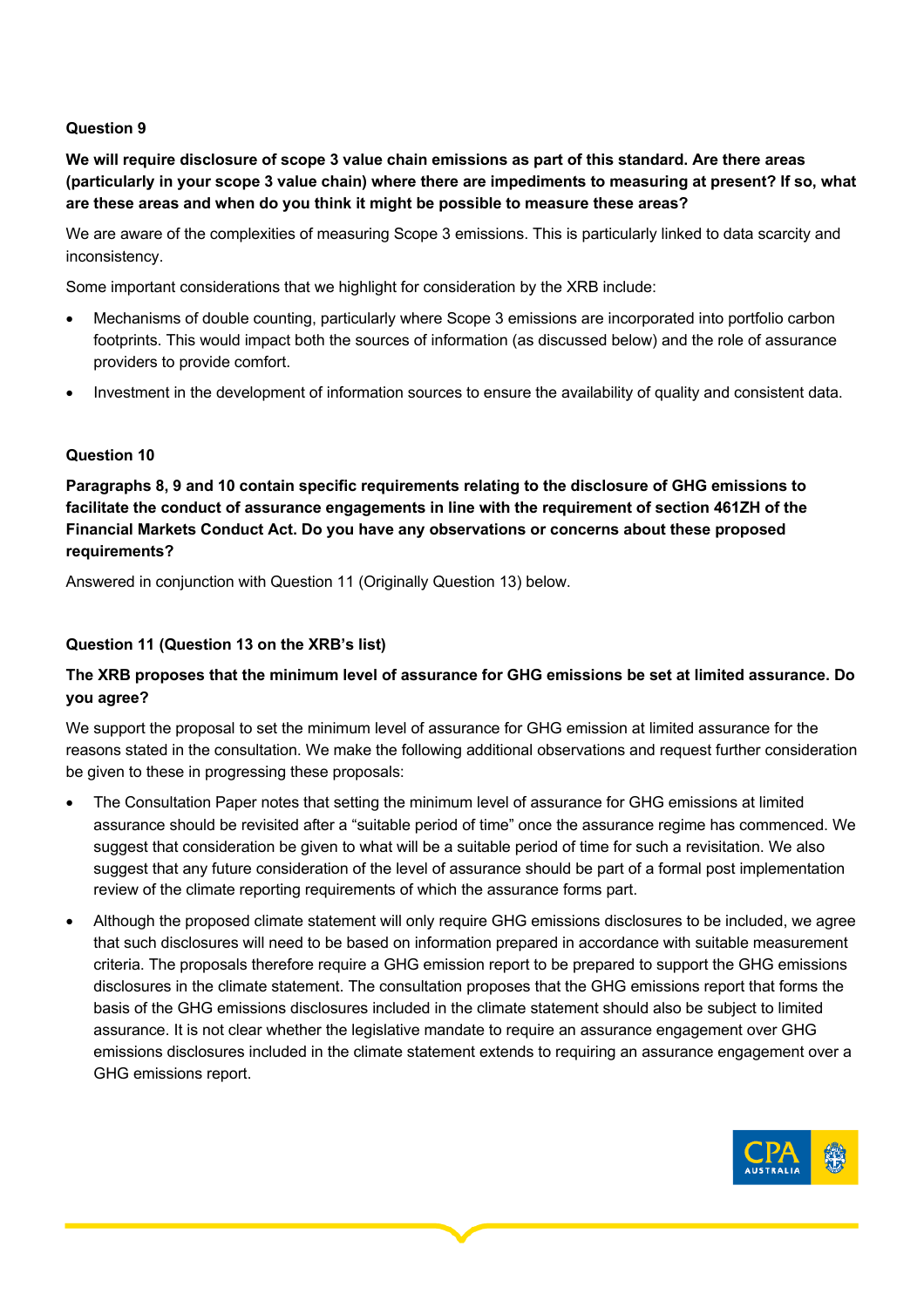- The Consultation Paper notes that the GHG emissions report will need to be prepared in accordance with a generally accepted methodology but does not propose to mandate a single approach for its preparation and the preparation of the associated GHG emissions disclosures that will form part of the climate statement. To ensure consistency and comparability of the GHG information, we suggest that the XRB considers mandating a single approach for the preparation of the GHG emissions report and associated disclosures.
- We note that the XRB will be engaging separately around applicable assurance requirements over the course of 2022. We look forward to participating in the consultations on this matter. Although we acknowledge that the XRB does not establish requirements as to who can conduct the assurance engagement, we look forward to working with the New Zealand government in developing a competency and regulatory framework that establishes criteria for assurance practitioners who undertake such assurance engagements.

#### **Question 12 (Question 11 on the XRB's list)**

#### **Do you have any views on the defined terms as they are currently proposed?**

We do not have any comments on the defined terms as they are proposed.

#### **Question 12 (Question 12 on the XRB's list)**

## **The XRB has proposed not providing first-time adoption provisions for the Metrics and Targets section of NZ CS 1. Do you agree? Why or why not?**

We agree with the XRB's decision not to provide first-time adoption provisions. We believe this embeds ambition into NZ CS1.

From a practical perspective we would presume that for some organisations that are on the earlier phase of their journey there would be an expectation for a limited set of headline metrics and target. We are of the opinion that this could set a baseline for measurement.

As reporting entities subsequently progress on their sustainability journey, metrics would presumably be refined, broadened, or indeed grow to become more sophisticated.

An additional point to the above is outlined in our response to Question 4, where we highlighted the importance of anchoring metrics and targets against broader macro commitments.

#### **Question 13 (Question 14 on the XRB's list)**

**The XRB has proposed a definition of material** *(Information is material if omitting, misstating, or obscuring it could reasonably be expected to influence decisions that primary users make on the basis of their assessments of an entity's enterprise value across all time horizons, including the long term).* **Do you agree with this definition? Why or why not?**

We note that the use of materiality links to the concept of enterprise value and against various time dimensions. This definition links strongly with the work of the ISSB in defining materiality. We are however concerned around the focus on enterprise value that explicitly excludes stakeholders outside of the providers of funding to reporting entities.

Our concern with this definition can be best illustrated through an example.